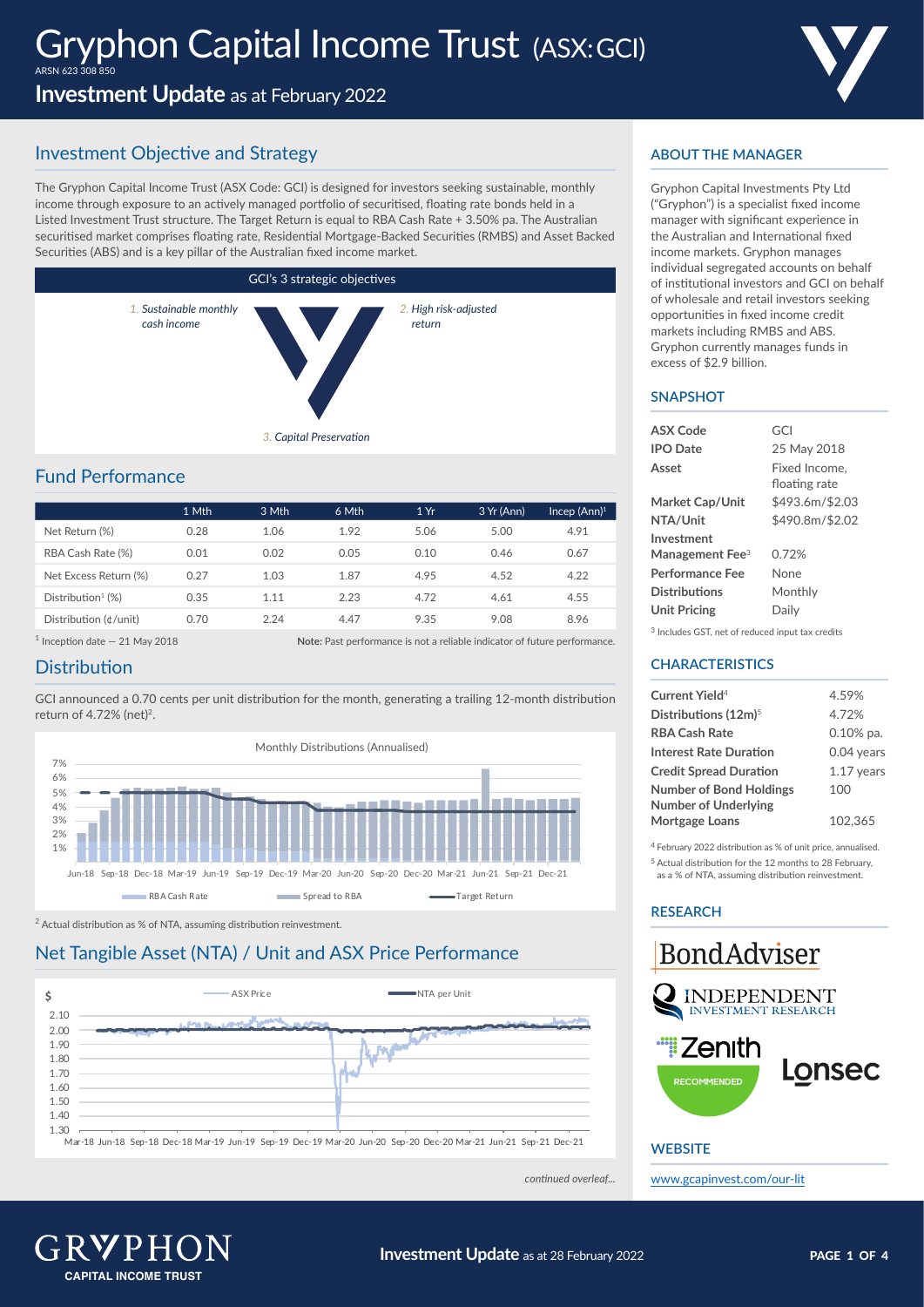**Investment Update** as at February 2022

# **Commentary**

GCI's investment objective is to produce regular and sustainable monthly income while safeguarding your capital. In a [Gryphon Insight](https://gcapinvest.com/cmsb/uploads/gryphon-insights-rmbs-spread-widening-oct-2021-final.pdf) last October we noted we had been tactically positioning all our portfolios (including GCI) with a strong defensive bias. This was in anticipation of a weaker investment environment including elevated market volatility. Escalating geopolitical tensions culminating in Russia's invasion of Ukraine have compounded an already fragile market facing reduction in central bank liquidity, inflation and uncertainty regarding the pace and timing of interest rate increases. In Australia, add to all that moderating house prices and now floods.

The elevated volatility has reduced market activity and indeed (as we positioned for) caused a widening of credit spreads. In our Gryphon Insight noted above we explained that widening credit spreads are NOT a leading indicator of a deterioration in the credit quality of the GCI investments.

Despite all this uncertainty, our deep lens into the domestic mortgage landscape reveals a very different picture to that hanging over the market. In contrast, the lens reveals certainty around borrower affordability, and while wage inflation continues to meet or exceed mortgage rates (2.3% YoY vs 2.19% NAB Variable Rate Loan), we see no reason the RMBS & ABS sector can't continue to prosper in delivering the highest returns for the risks involved.

This market volatility is an external market factor unrelated to fundamental mortgage credit so we are not concerned about the Australian RMBS & ABS market at the moment.

#### **Flood impact on RMBS is small**

You may remember that during early 2020, Gryphon used its loan level database to derive each RMBS transactions' exposure to rural and regional areas that had been impacted by bushfires and concluded as RMBS loan exposures are geographically diversified, the impact would be immaterial. Additionally, we summarised how potential RMBS losses were mitigated by Insurance, RMBS credit protections and government initiatives. Two years on from the bushfires, we see the impact of the floods following a similar path: i.e. the recent floods (like the bushfires) will have an immaterial impact on RMBS.

Separately, S&P stated in a recent report (note: *Credit FAQ; How will the 2022 Floods Affect the Australian RMBS Sector March 7, 2022*) " … no rating action was necessary on RMBS when arrears rose in areas affected by previous natural disasters, such as Black Saturday fires in 2009, floods in 2011 and 2021, and bushfires in 2019".

In regard to the floods' impact on RMBS, S&P concluded: *"We do not expect our ratings on most Australian RMBS to be affected by the recent floods, given the strong geographic diversification in most RMBS portfolios. Furthermore, the credit support buffers available in most transactions should be adequate to absorb an increase in the loss severity for affected loans in flood-affected areas."*

## **INVESTMENT HIGHLIGHTS**

| Income                                            | Sustainable monthly cash<br>income.                                                                                                                                            |
|---------------------------------------------------|--------------------------------------------------------------------------------------------------------------------------------------------------------------------------------|
| Large,<br>institutional<br>fixed income<br>market | Australian ABS market<br>>A\$110 billion is double<br>the size of the corporate<br>hond market                                                                                 |
| Security,<br>capital<br>preservation              | Defensive asset class<br>with a track record of low<br>capital price volatility<br>No investor has ever lost a<br>\$ of principal investing in<br><b>Australian Prime RMBS</b> |
| Portfolio<br>diversification                      | Allows retail and SMSF<br>investors to access a fixed<br>income asset class that<br>generally has only been<br>available to institutional<br>investors                         |
| Investment<br>Manager                             | Exposure to a specialist<br>investment manager<br>with a proven track<br>record of investment<br>outperformance                                                                |

### **PARTIES**

#### **Responsible Entity**

One Managed Investment Funds Limited ACN 117 400 987 AFSL 297042

#### **Manager**

Gryphon Capital Investments Pty Ltd ACN 167 850 535 AFSL 454552

#### **AVAILABLE PLATFORMS INCLUDE:**

| Asgard                       | <b>BT</b> Panorama                |
|------------------------------|-----------------------------------|
| <b>BT Super Wrap</b>         | <b>BT</b> Wrap                    |
| <b>First Wrap</b>            | HUB <sub>24</sub>                 |
| Macquarie Wrap<br><b>MLC</b> | <b>Mason Stevens</b><br>Navigator |
| Netwealth                    | North                             |

#### **FURTHER INFORMATION AND ENQUIRIES**

**Gryphon Capital Income Trust** [www.gcapinvest.com/o](http://www.gcapinvest.com/our-lit)ur-lit

**General** Email [info@gcapinvest.com](mailto:info%40gcapinvest.com?subject=)

**Boardroom (Unit Registry)** Phone 1300 737 760 Email [enquiries@boardroomlimited.com.au](mailto:enquiries%40boardroomlimited.com.au%20?subject=)

*continued overleaf...*

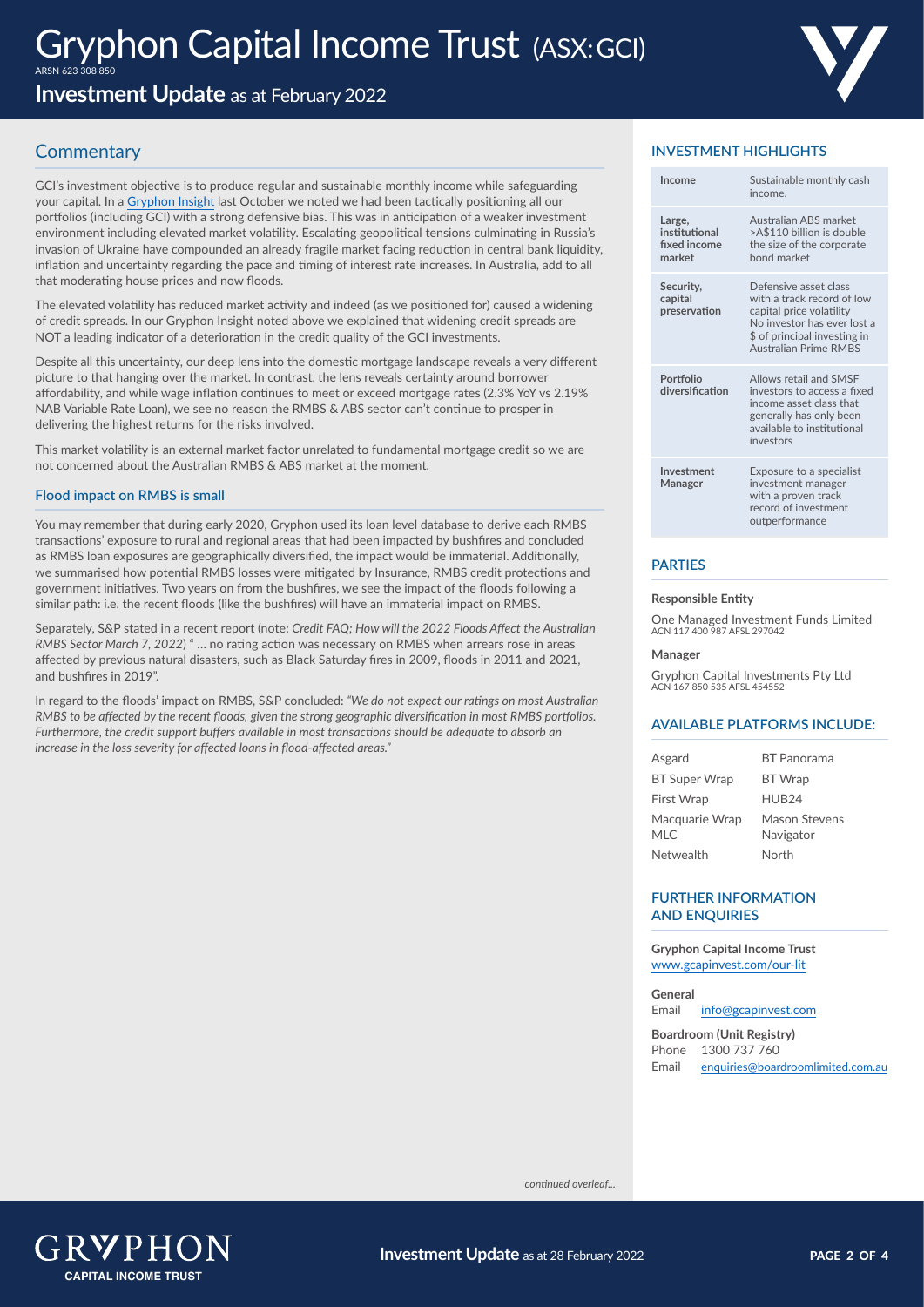

**Investment Update** as at February 2022

## Portfolio Construction







Rating Breakdown<sup>1</sup>

1 Excludes Manager Loan.

## Portfolio Underlying Residential Mortgage Loan Statistics<sup>2</sup>

|                                          | <b>Total</b> | Prime     | Non-conforming <sup>3</sup> |
|------------------------------------------|--------------|-----------|-----------------------------|
| No. of Underlying Loans                  | 102.365      | 91.529    | 10.836                      |
| Weighted Average Underlying Loan Balance | \$593.748    | \$537,000 | \$817.126                   |
| <b>Weighted Average LVR</b>              | 66%          | 65%       | 68%                         |
| Weighted Average Seasoning               | 27 months    | 30 months | 16 months                   |
| Weighted Average Interest Rate           | 3.20%        | 3.04%     | 3.84%                       |
| Owner Occupied                           | 63%          | 62%       | 68%                         |
| Interest Only                            | 22%          | 23%       | 19%                         |
| 90+ Days in Arrears as % of Loans        | 0.36%        | 0.26%     | 0.75%                       |
| % Loans > \$1.5m Balance                 | 2.70%        | 1.65%     | 6.83%                       |

<sup>2</sup> Please note that although the values in this Investment Report are accurate portfolio statistics, the return and performance of actual credit instruments invested in are assessed individually.

<sup>3</sup> Non-conforming loans are residential mortgage loans that would not typically qualify for a loan from a traditional prime lender and are generally not eligible to be covered by LMI. Borrowers may not qualify due to past credit events, non-standard income (self employed) or large loan size.

## SME Portfolio Statistics

| Sub sector | %    | $\overline{\phantom{a}}$ | <b>BBB</b> | ΒB   | D                        |
|------------|------|--------------------------|------------|------|--------------------------|
| ABS SME    | 9.2% | 1.7%                     | 3.5%       | 4.0% | $\overline{\phantom{a}}$ |

## SME Portfolio Underlying Mortgage Loan Statistics<sup>4</sup>

| No. of Underlying Loans                  | 3.820     | <b>Borrower Type</b> |       |
|------------------------------------------|-----------|----------------------|-------|
| Weighted Average Underlying Loan Balance | \$503.299 | <b>SMSF</b>          | 64.2% |
|                                          |           | Company              | 17.5% |
| <b>Weighted Average LVR</b>              | 59.4%     | Individual           | 18.4% |
| $% > 80\%$ IVR                           | 1.75%     |                      |       |
| Weighted Average Borrowers' Equity       | \$342.848 | <b>Property Type</b> |       |
|                                          |           | Residential          | 34.3% |
| 90+ Days in Arrears as % of Loans        | 0.14%     | Commercial           | 64.7% |
| % > \$1.5m Current Balance               | 0.53%     | Mixed                | 0.9%  |

4 Please note that although the values in this Investment Report are accurate portfolio statistics, the return and performance of actual credit instruments invested in are assessed individually.

## **PARTIES**

#### **Responsible Entity**

One Managed Investment Funds Limited ACN 117 400 987 AFSL 297042

#### **Manager**

Gryphon Capital Investments Pty Ltd ACN 167 850 535 AFSL 454552

#### **AVAILABLE PLATFORMS INCLUDE:**

| Asgard                  | <b>RT</b> Panorama         |
|-------------------------|----------------------------|
| <b>BT Super Wrap</b>    | <b>BT</b> Wrap             |
| First Wrap              | HUB <sub>24</sub>          |
| Macquarie Wrap<br>MI C. | Mason Stevens<br>Navigator |
| Netwealth               | North                      |

#### **FURTHER INFORMATION AND ENQUIRIES**

**Gryphon Capital Income Trust** [www.gcapinvest.com/o](http://www.gcapinvest.com/our-lit)ur-lit

#### **General**

Email [info@gcapinvest.com](mailto:info%40gcapinvest.com?subject=) **Boardroom (Unit Registry)**

|       | DUAI UI UUIII (UIIIL NEXISLI Y)   |
|-------|-----------------------------------|
| Phone | 1300 737 760                      |
| Email | enquiries@boardroomlimited.com.au |